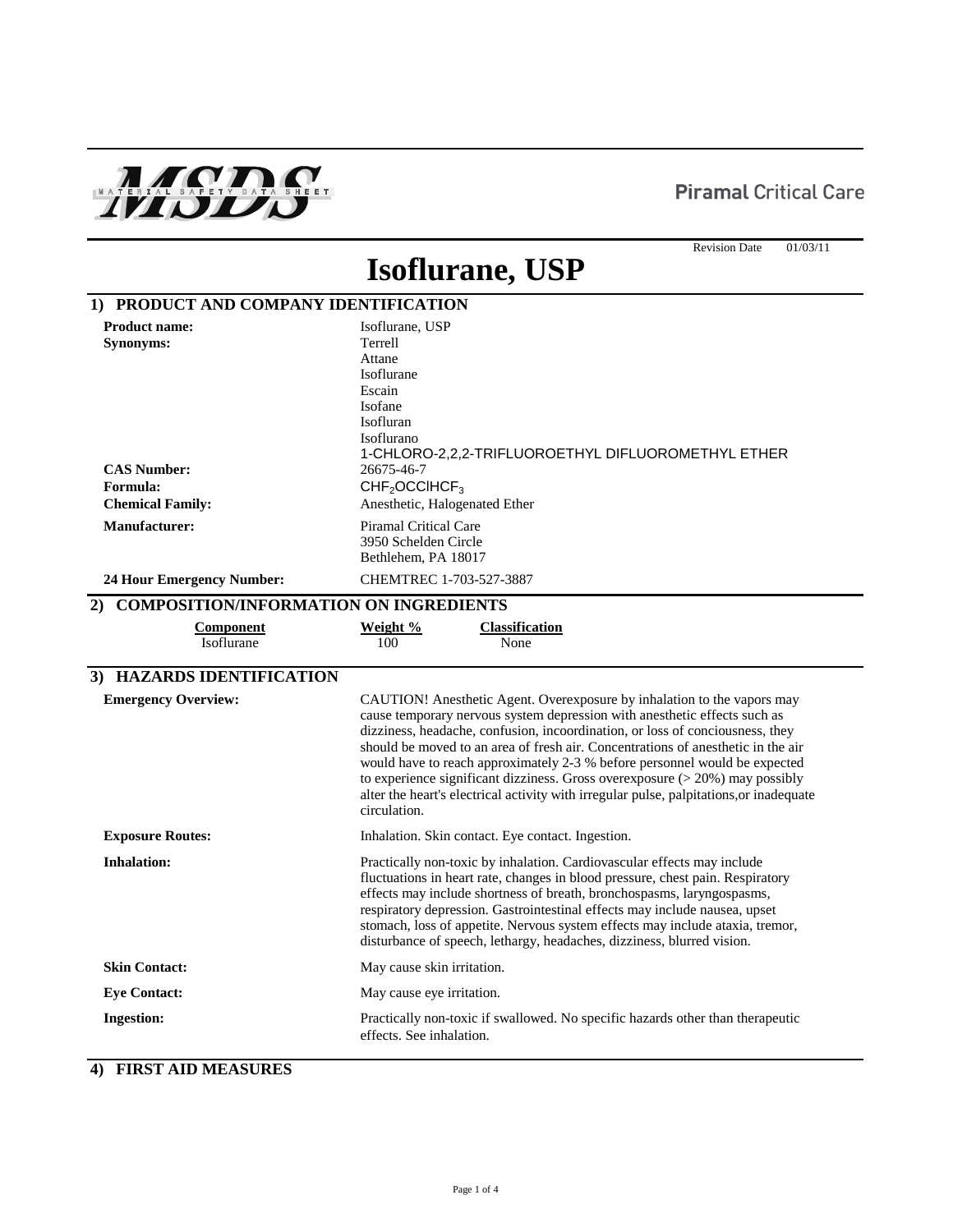| <b>Inhalation:</b>                                                                                                                                                             | If high concentrations are inhaled, immediately remove to fresh air. If not<br>breathing, perform artificial respiration. Keep the affected person warm and<br>at rest. Get medical attention as soon as possible                                                                                                                                                                                                                                                                                                                                                                                                                                                                                                                                                                                                                         |  |
|--------------------------------------------------------------------------------------------------------------------------------------------------------------------------------|-------------------------------------------------------------------------------------------------------------------------------------------------------------------------------------------------------------------------------------------------------------------------------------------------------------------------------------------------------------------------------------------------------------------------------------------------------------------------------------------------------------------------------------------------------------------------------------------------------------------------------------------------------------------------------------------------------------------------------------------------------------------------------------------------------------------------------------------|--|
| <b>Skin Contact:</b>                                                                                                                                                           | In case of contact, remove contaminated clothing, and wash contaminated<br>skin with soap and water. Seek medical attention if irritation is present.                                                                                                                                                                                                                                                                                                                                                                                                                                                                                                                                                                                                                                                                                     |  |
| <b>Eye Contact:</b>                                                                                                                                                            | In case of contact, immediately wash (irrigate) the eyes with large amounts of<br>tepid potable water, occasionally lifting the lower and upper lids. Get medical<br>attention immediately.                                                                                                                                                                                                                                                                                                                                                                                                                                                                                                                                                                                                                                               |  |
| <b>Ingestion:</b>                                                                                                                                                              | DO NOT induce vomiting unless directed to do so by medical personnel.<br>Never give anything by mouth to an unconscious person. If large quantities<br>are swallowed, get medical attention immediately.                                                                                                                                                                                                                                                                                                                                                                                                                                                                                                                                                                                                                                  |  |
| Note to Physician:                                                                                                                                                             | Due to the possible disturbances of cardiac rhythm, catecholamine drugs,<br>such as epinephrine, should be considered only as a last resort in life-<br>threatening emergencies.                                                                                                                                                                                                                                                                                                                                                                                                                                                                                                                                                                                                                                                          |  |
| 5) FIRE FIGHTING MEASURES                                                                                                                                                      |                                                                                                                                                                                                                                                                                                                                                                                                                                                                                                                                                                                                                                                                                                                                                                                                                                           |  |
| <b>Flash Point:</b><br><b>Specific Methods:</b><br>Flammable Limits in air-lower (%):<br>Flammable Limits in air-upper $(\%):$<br>Autoignition:<br><b>Extinguishing Media:</b> | Not determined<br>No information available<br>Not available<br>Not available<br>Not available<br>Use extinguishing media appropriate to surrounding fire conditions                                                                                                                                                                                                                                                                                                                                                                                                                                                                                                                                                                                                                                                                       |  |
| <b>Fire Fighting Instructions:</b><br><b>Fire and Explosion Hazard:</b>                                                                                                        | Fire fighters and others should wear NIOSH approved positive pressure self-<br>contained breathing apparatus (SCBA) and turnout gear.<br>Use water spray to cool containers. Containers may rupture under fire                                                                                                                                                                                                                                                                                                                                                                                                                                                                                                                                                                                                                            |  |
|                                                                                                                                                                                | conditions.                                                                                                                                                                                                                                                                                                                                                                                                                                                                                                                                                                                                                                                                                                                                                                                                                               |  |
| 6) ACCIDENTAL RELEASE MEASURES                                                                                                                                                 |                                                                                                                                                                                                                                                                                                                                                                                                                                                                                                                                                                                                                                                                                                                                                                                                                                           |  |
|                                                                                                                                                                                |                                                                                                                                                                                                                                                                                                                                                                                                                                                                                                                                                                                                                                                                                                                                                                                                                                           |  |
| In Case of Spill or Leak:                                                                                                                                                      | Small volumes of liquid anesthetic agents may readily evaporate at room<br>temperatures and may dissipate before any clean up attempts are initiated.<br>For large spills, provide adequate ventilation or evacuate area. Large quantities<br>of anesthetic agents may cause sedative effects. Restrict personnel not<br>donning protective equipment from areas of spills or leaks until clean up is<br>complete. A sorbent designed for organic chemicals should be use for large<br>spills. Spill pillows, vermiculite, and carbon-based sorbents are examples of<br>suitable materials. Dike spill and prevent liquid from entering sewers,<br>waterways or low areas. Sweep or scoop up and remove to a suitable<br>container. Close container and dispose of container in accordance with<br>federal, state, and local regulations. |  |
| 7) HANDLING AND STORAGE                                                                                                                                                        |                                                                                                                                                                                                                                                                                                                                                                                                                                                                                                                                                                                                                                                                                                                                                                                                                                           |  |
| <b>Handling:</b>                                                                                                                                                               | Wash thoroughly after handling.                                                                                                                                                                                                                                                                                                                                                                                                                                                                                                                                                                                                                                                                                                                                                                                                           |  |
| Storage:                                                                                                                                                                       | Keep container tightly sealed. Store in a dry, cool, and well ventilated place.<br>Store between 15 - 30 °C (59 - 86 °F)                                                                                                                                                                                                                                                                                                                                                                                                                                                                                                                                                                                                                                                                                                                  |  |
| <b>EXPOSURE CONTROLS/PERSONAL PROTECTION</b><br>8)                                                                                                                             |                                                                                                                                                                                                                                                                                                                                                                                                                                                                                                                                                                                                                                                                                                                                                                                                                                           |  |
| <b>Engineering Controls:</b>                                                                                                                                                   | Investigate engineering techniques, process enclosures or local exhaust<br>ventilation to keep airborne levels below recommended exposure limits.                                                                                                                                                                                                                                                                                                                                                                                                                                                                                                                                                                                                                                                                                         |  |
| <b>Eye Protection:</b>                                                                                                                                                         | Safety glasses, chemical splash goggles, face shield, or other full faced<br>protection should be available for use if potential exists for exposure to<br>splashes.                                                                                                                                                                                                                                                                                                                                                                                                                                                                                                                                                                                                                                                                      |  |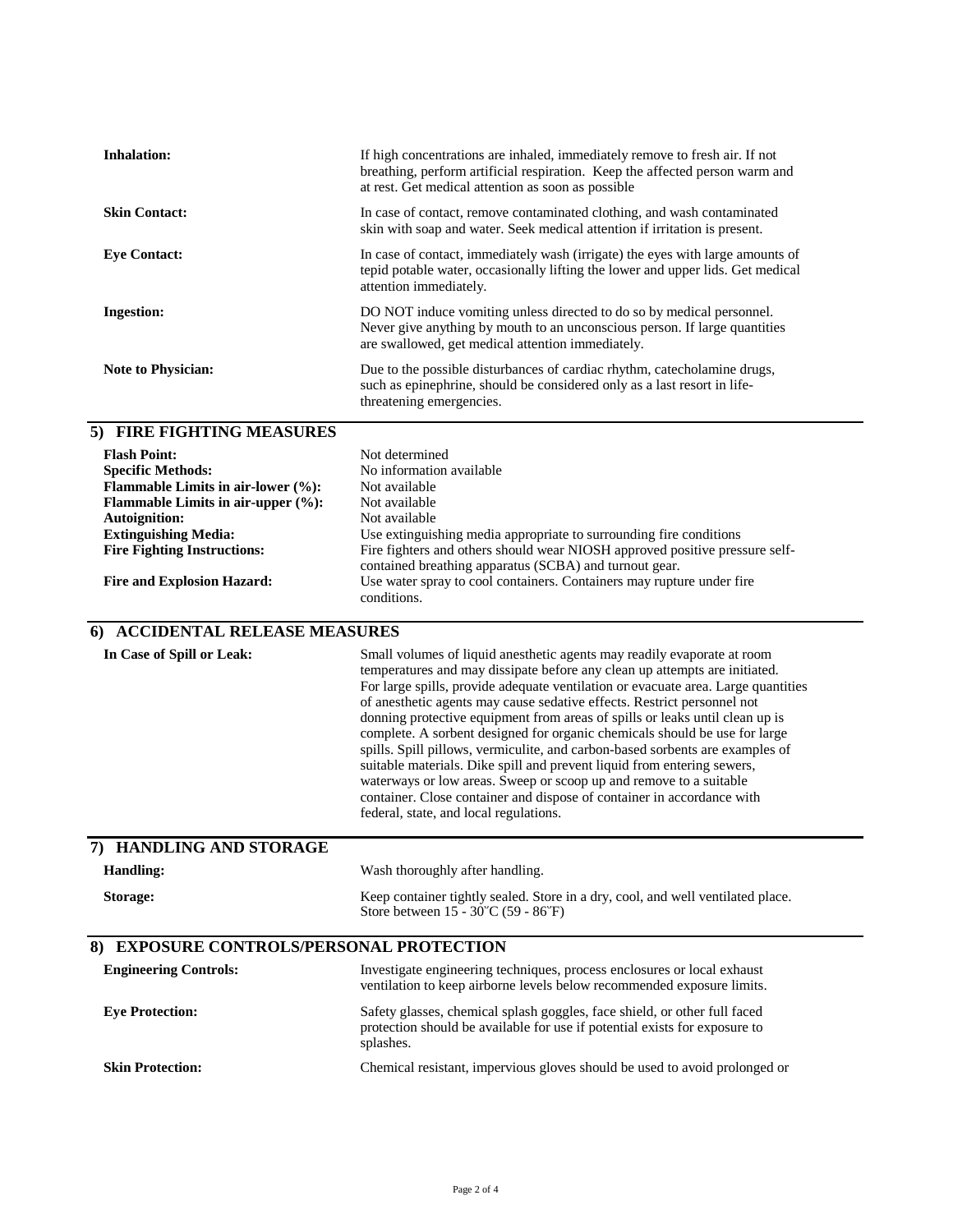|                                         | repeated exposure. Wear a work uniform or laboratory coat. Additional body<br>garments should be used based upon the tasks being performed.                                                                                                                                                                                                                                                                             |
|-----------------------------------------|-------------------------------------------------------------------------------------------------------------------------------------------------------------------------------------------------------------------------------------------------------------------------------------------------------------------------------------------------------------------------------------------------------------------------|
| <b>Respiratory Protection:</b>          | When working with small quantities in a well ventilated area, respiratory<br>protection may not be required. If exposure levels exceed regulatory limits,<br>implement a respiratory protection program that is in compliance with OSHA<br>29 CFR1910.134 or equivalent in other regions. Fire fighting requires the use<br>of a self-contained breathing apparatus with full face piece and positive<br>pressure mode. |
| <b>OSHA-Time Weighted Average:</b>      | None                                                                                                                                                                                                                                                                                                                                                                                                                    |
| <b>OSHA-Short Term Exposure Limit:</b>  | None                                                                                                                                                                                                                                                                                                                                                                                                                    |
| <b>OSHA-Ceiling Limits:</b>             | None                                                                                                                                                                                                                                                                                                                                                                                                                    |
| <b>ACGIH-Time Weighted Average:</b>     | None                                                                                                                                                                                                                                                                                                                                                                                                                    |
| <b>ACGIH-Short Term Exposure Limit:</b> | None                                                                                                                                                                                                                                                                                                                                                                                                                    |
| <b>ACGIH-Ceiling Limit Value:</b>       | None                                                                                                                                                                                                                                                                                                                                                                                                                    |
| <b>NIOSH REL:</b>                       | Ceiling 2 ppm (60 minutes) recommended exposure limit for halogenated                                                                                                                                                                                                                                                                                                                                                   |

waste anesthetic gas.

#### **9) PHYSICAL AND CHEMICAL PROPERTIES**

| <b>Physical State:</b>   | Liquid                           |
|--------------------------|----------------------------------|
| Appearance:              | Clear                            |
| Color:                   | Colorless                        |
| Odor:                    | Slight ethereal                  |
| pH:                      | Neutral                          |
| <b>Molecular Weight:</b> | $184.5$ g/mole                   |
| <b>Boiling Point:</b>    | 48.5 °C (119.3 °F) at 760 mm Hg. |
| <b>Vapor Pressure:</b>   | 330 mm Hg at 25 °C (77 °F)       |
| <b>Evaporation Rate:</b> | Not available                    |
| <b>Water Solubility:</b> | Slightly soluble                 |
| % Volatile by Volume:    | 100 WT%                          |
|                          |                                  |

## **10) STABILITY AND REACTIVITY**

| <b>Stability:</b>                        | Material is stable under recommended storage conditions.                                           |
|------------------------------------------|----------------------------------------------------------------------------------------------------|
| Incompatibility:                         | Peroxides                                                                                          |
| <b>Polymerization:</b>                   | Not applicable                                                                                     |
| <b>Hazardous Decomposition Products:</b> | These products are halogenated compounds (e.g., hydrochloric and<br>hydroflouric acids, phosgene). |

#### **11) TOXICOLOGICAL INFORMATION**

| $LD_{50}$<br>$LC_{50}$<br>$LD_{50}$<br>$LD_{50}$<br>$LC_{50}$<br>$LD_{50}$ | $4770 \text{ mg/Kg}$ oral-rat<br>16300 ppm/3H inhalation-rat<br>4280 g/Kg intraperitoneal-rat<br>5080 $g/Kg$ oral mouse<br>16800 ppm/3H inhalation-mouse<br>3030 mg/Kg intraperitoneal-mouse                                                                                                                                                                                                                                                                 |
|----------------------------------------------------------------------------|--------------------------------------------------------------------------------------------------------------------------------------------------------------------------------------------------------------------------------------------------------------------------------------------------------------------------------------------------------------------------------------------------------------------------------------------------------------|
| <b>Acute Toxicity:</b>                                                     | <b>Cardiovascular effects</b> - may include fluctuation in heart rate, change in<br>blood pressure, chest pain. <b>Respiratory effects</b> - may include shortness of<br>breath, bronchospasms, laryngospasms, respiratory depression.<br><b>Gastrointestinal effects</b> - may include nausea, upset stomach, loss of appetite.<br><b>Nervous System effects</b> - ataxia, tremor, disturbance of speech, lethargy,<br>headache, dizziness, blurred vision. |
| <b>Chronic Toxicity:</b>                                                   | Target Organs- nervous system, heart, liver                                                                                                                                                                                                                                                                                                                                                                                                                  |
| <b>Carcinogenic Effects:</b>                                               | Not classified or listed by OSHA, IARC, NTP, EU, and ACGIH. No drug<br>related carcinogenic/tumorigenic effects based on animal data.                                                                                                                                                                                                                                                                                                                        |